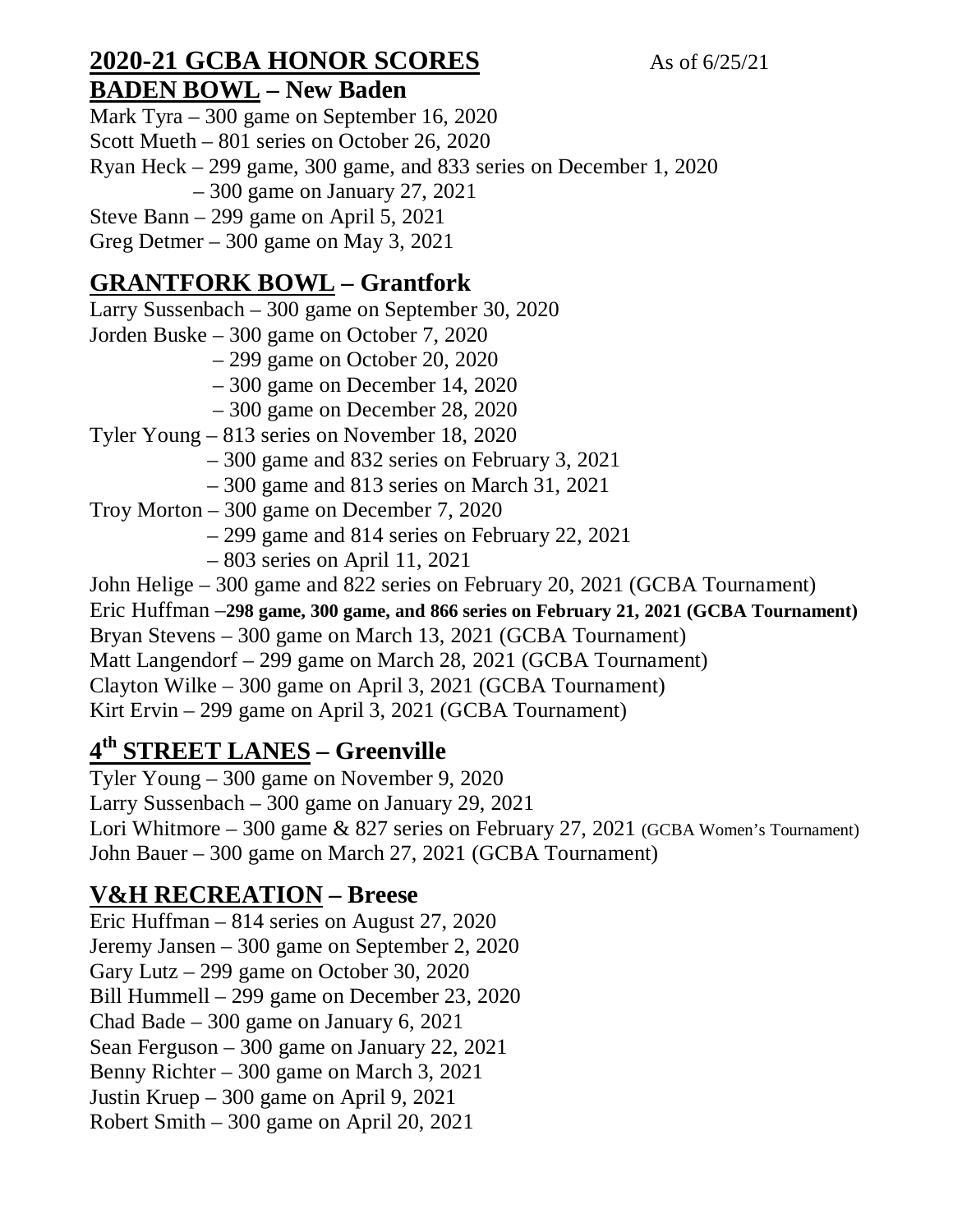## **POPLAR JUNCTION LANES – Highland**

Randy Holzinger – 801 series on September 15, 2020 Clayton Wilke – 300 game on September 22, 2020 Kirt Ervin – 299 game on October 6, 2020 Austin Davis – 300 game on October 9, 2020 – 300 game on November 3, 2020 – 300 game on April 30, 2021 Mike Soden – 299 game on October 13, 2020 Adam Noll – 300 game on October 13, 2020 Josh Cameron – 812 series on October 20, 2020 Dave Deuser – 299 game on October 25, 2020 Matt Langendorf – 300 game and 804 series on October 27, 2020 Collin Korte – 805 series on October 27, 2020 – 300 game on November 3, 2020 – 800 series on November 17, 2020 Kyle Hazelwood – 300 game and 813 series on November 3, 2020 – 300 game and 815 series on November 20, 2020 Gene Bradtke – 834 series on November 10, 2020 Nick Korte – 803 series on November 10, 2020 – 806 series on November 17, 2020 – 300 game on March 16, 2021 Alvin Noll – 300 game on November 10, 2020 Brandon Munie – 300 game on November 17, 2020 Darin Grotefendt – 802 series on November 17, 2020 Ken Dowdy – 300 game and 833 series on November 20, 2020 Kenny Meece – 300 game on December 4, 2020 Rick Garbin – 803 series on December 8, 2020 – 300 game on December 13, 2020 (GCBA Scratch Classic) – 299 game on December 15, 2020 – 300 game on March 19, 2021 Daulton Colligan – 300 game on December 11, 2020 Rita Schmidgall – 810 series on January 4, 2021 Keith Langenhorst – 300 game on January 26, 2021 – 300 game on April 20, 2021 Shawn Winter – 802 series on February 2, 2021 Derrick Lambert, Jr – 299 game on April 9, 2021 **SALEM BOWL – Salem**

John Kelley – 300 game on October 26, 2020 Derrick Beard – 300 game on May 21, 2021 Zach Ludwig – 300 game on June 16, 2021